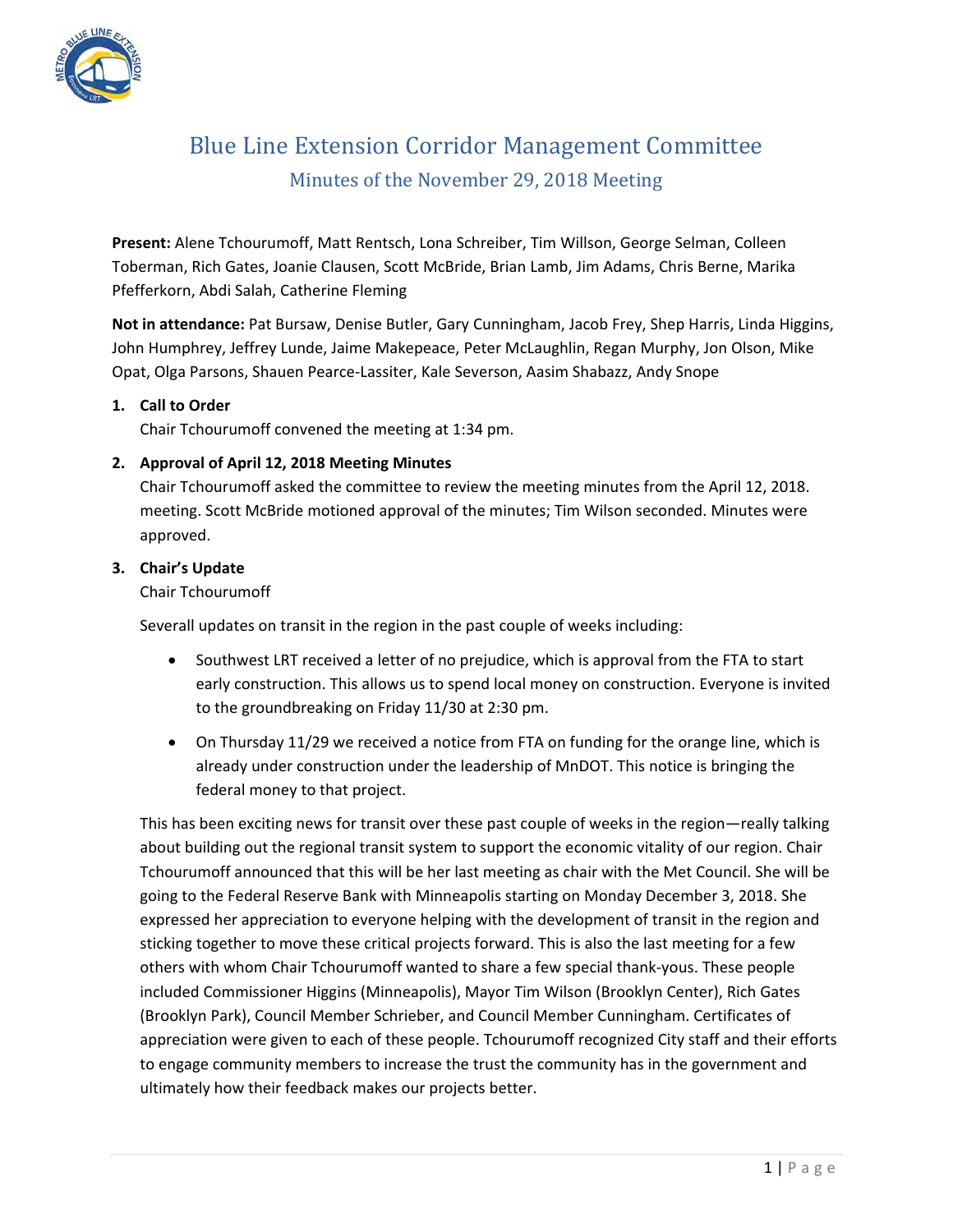

Tchourumoff talked about the Met Council transition process. With a new governor elect, there is a new opportunity for people to serve on the Met Council. There are 16 seats available and a chair. You can apply to be a council member on the Secretary of State website https://www.sos.state.mn.us/ (this process might be different for people that are already serving in elected government positions). The current council will continue to serve until the beginning of March.

Member Schreiber thanked Chair Tchourumoff for the incredible work she has done in a short period of time. Tchourumoff had a seamless transition when she took over as Chair at the Met Council and she was seamless with our group.

### **4. Hennepin County Community Works Update**

Kerri Pearce Ruch presented and Andrew Gillett was at the meeting as well. The presentation will include an update to what they completed in 2018 and what they have coming up in 2019. They are taking full advantage of the time that they have on Bottineau for planning and preparing communities for what is to come.

Hennepin County has two grant sources that provide a majority of their funding. They have an FTA TOD Advanced Planning grant and also a grant from the McKnight Foundation. One of the key pieces of work they completed in 2018 was on housing and development around station areas. They completed the following:

- Housing Inventory looks at existing housing conditions in the area
- GAPS Analysis needs for housing in the corridor
- Commercial Market Feasibility Analysis
- **•** Commercial Site Analysis

Both reports are finalized and are available on their Bottineau Community Works website.

These analyses led to cities participating in doing TOD and zoning work that included engagement with a consultant that set the stage for TOD zoning updates to all the suburban cities along the corridor. They also partnered with LISC on a corridor development initiative at two station areas and provided a deeper engagement opportunity for community members and business owners around station areas. This was done at the 85<sup>th</sup> Avenue Station and Robbinsdale Station.

Also funded through the FTA planning grant, they looked at infrastructure in the suburban cities. This builds on the work that was done during station area planning and it had several components. They partnered with a consultant and worked with cities all along the corridor to build on the station area circulation and connectivity assessment; they went through an evaluation process that narrowed down 10 bike and pedestrian connection implementation plans that will move to 60% design. The hope is that cities will take the 60% plans and decide how they would like to move forward with implementation.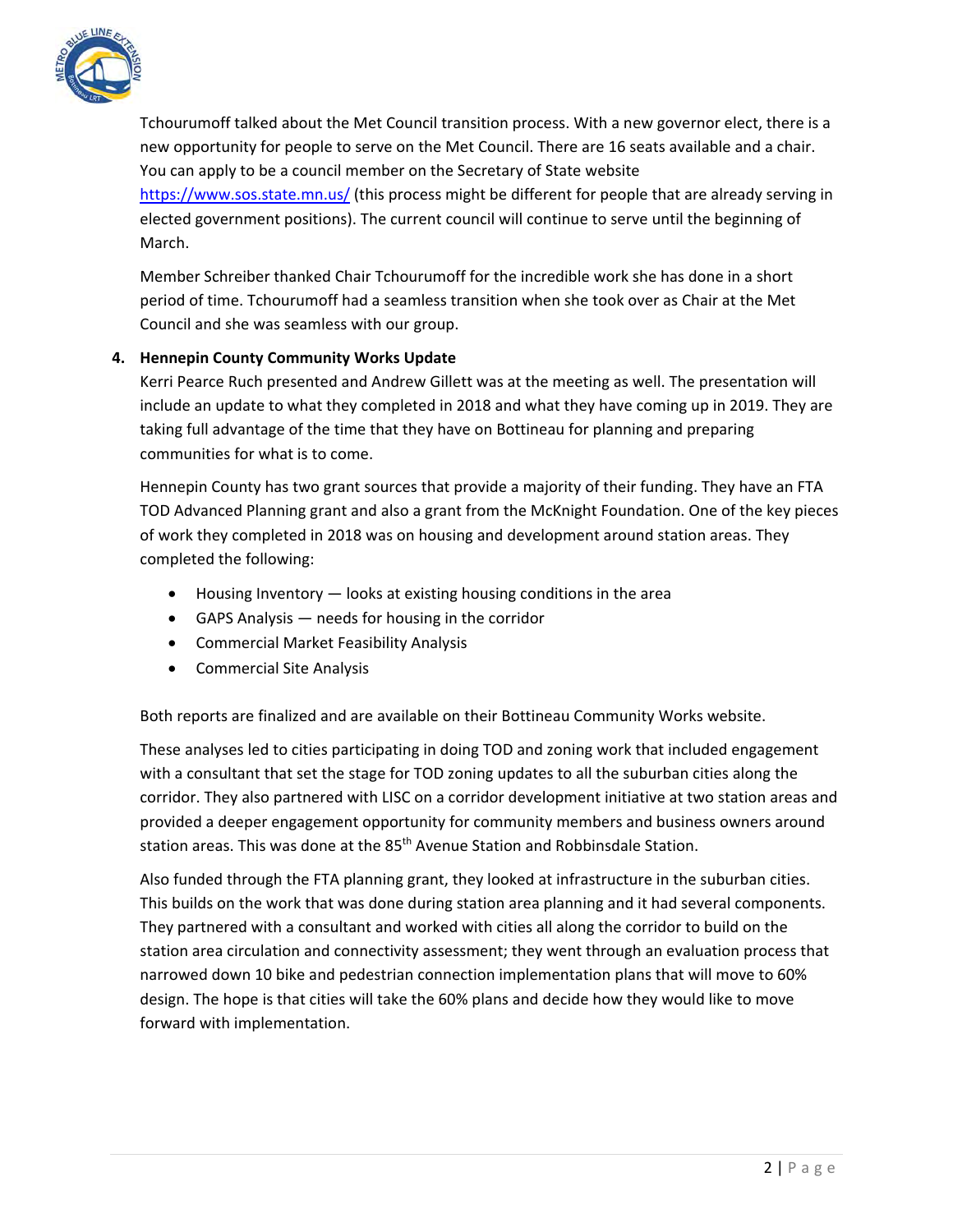

The FTA portion also funded a Shared Mobility Feasibility Study that looks at last mile connections. They have a number of large employers that are a little bit outside of the  $\frac{1}{2}$  mile 10-minute walk, so the consultant was asked to look at how to move people from station areas to large employers and other destination areas. That report is not quite done but close to being finished.

They had some additional funding from Blue Cross Blue Shield that was used for a Bike/Ped Demonstration project. These were projects that were identified in station area planning that were high priorities for communities. They tested out some concepts to see what works; one was done in each corridor and some of them were so successful that they are more permanent, while others provided good data and feedback.

They have a placemaking component that was funded through the McKnight Foundation, Cultivate Bottineau: Culture, Community and Commerce. They have been working with local artists to identify art projects and potential places in the corridor for public art. This started with Springboard for the Arts this fall and will continue through 2019.

Another piece of work done in 2018, that is funded through the McKnight grant, was looking for ways to support city policymakers and their staff in best practices. They try to bring in national and regional experts that are doing projects in the metro area so cities have opportunities to learn and draw on their best practices and see how they might work in Bottineau corridor communities. Hennepin County did 2 events in 2017, and in 2018 wrapped things up with a 3‐day technical assistance panel led by ULI Minnesota. The report from that panel will be available within the next couple of weeks.

Chair Tchourumoff asked if recommendations were made.

Kerri Pearce answered that the final report includes recommendations for cities and station areas.

Community engagement is a priority for Hennepin County and they try to infuse it into everything they do. In the past, Hennepin County tried to build on previous success such as partner with the Health Equity Cohort and the Blue Line Coalition. In 2018, they hired a separate community engagement consultant from infrastructure contract for some innovative engagement ideas and to give extra attention to community engagement. This was a beneficial practice, and they are planning on doing this again in the future. Hennepin County included community engagement in Cultivate, house and zoning work, and Corridor Development Initiative (CDI). CDI is a series of 4 workshops that take place every 2 weeks, where citizens participate in a variety of exercises, ask questions of developers and city staff, and in the final workshop they compile recommendations for city policymakers. Those reports are being finalized and will be available.

Looking to 2019, they know that planning is not enough and there must be a move towards implementation. A couple of examples of how some cities are doing this include Brooklyn Park passing their TOD ordinance in July 2018, and other suburban cities are working on getting things in front of the council in 2019.

In 2019, Hennepin County will also be working on the remaining phase one of Cultivate projects and after that they will have about two-thirds of the grant money left to do some larger public art and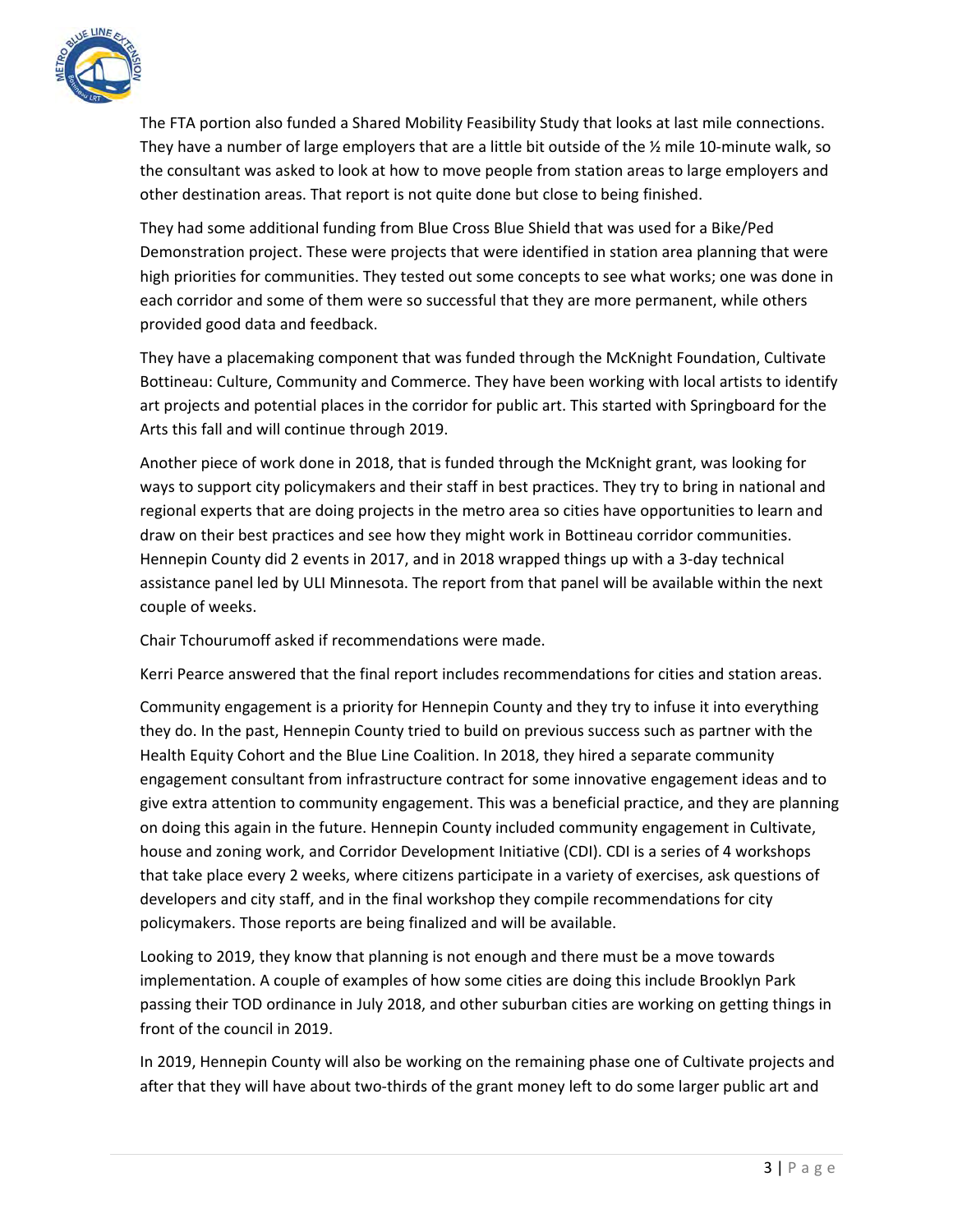

placemaking projects (phase 2). They will also be wrapping up the infrastructure work from this year and working with cities to move forward and implement the bike/pedestrian plans that were identified as priorities.

Wayfinding is a component of work that is FTA funded that has not started yet. They are waiting for infrastructure work to finish and the marketing and branding initiative before they do a deep dive into wayfinding. They just closed on an RFP process that is going to engage businesses before construction to help prepare them and explain how to take advantage of what the LRT line means for their business. It is anticipated that these services will begin in early 2019.

Innovative financing strategies is a component to the FTA Planning grant that is underway with the Met Council, being led by the TOD office. These strategies have a strong focus on equitable business and housing development near station areas. City partners expressed a desire that development that goes into station areas betters the community and mitigates displacement. The RFP will be issued by the Met Council in January 2019.

The Bottineau LRT project provides an opportunity to refresh the existing brand and give the corridor a brand of its own. An RFP is prepared to go out next week for place branding for the LRT project. This will help attract people and bring an understanding to what is available here and why they should come visit the Twin Cities.

### **Questions/Comments**

Tim Wilson shared that transportation to and from stations is very important to Brooklyn Center. He is hoping they will see a rapid transit hub that connects to the BLRT. He is glad to hear that a study is going on.

Lona Schreiber asked what wayfinding is.

Kerri Pearce Ruch explained that it is a variety of things that can include directional signage—when you get off of the BLRT platform, how do you get to major destinations and attractions? Are there any opportunities for an app to help with this?

Marika Pfefferkorn asked about how the branding will include cultural corridors? How will the people you contract with do both/and (city and cultural) for the branding?

Kerri Pearce Ruch talked about how branding work doesn't work if it isn't informed by the community. They will be working with community groups and organizations—starting from the ground up—to get input and create an authentic brand.

Chair Tchourumoff suggested that everyone share lessons learned from the Reconnecting Rondo project.

# **5. BLRT Project Update (29 minutes)**

Dan thanked everyone for getting back together. As he was reflecting on the future and where the project is at, he started to think about other LRT projects he knows about. As he read some of the chair's remarks on Southwest, they mentioned how Southwest is taking a step forward after 20 years of work. When thinking of recent work, he worked on Central Corridor for 7 years, but he also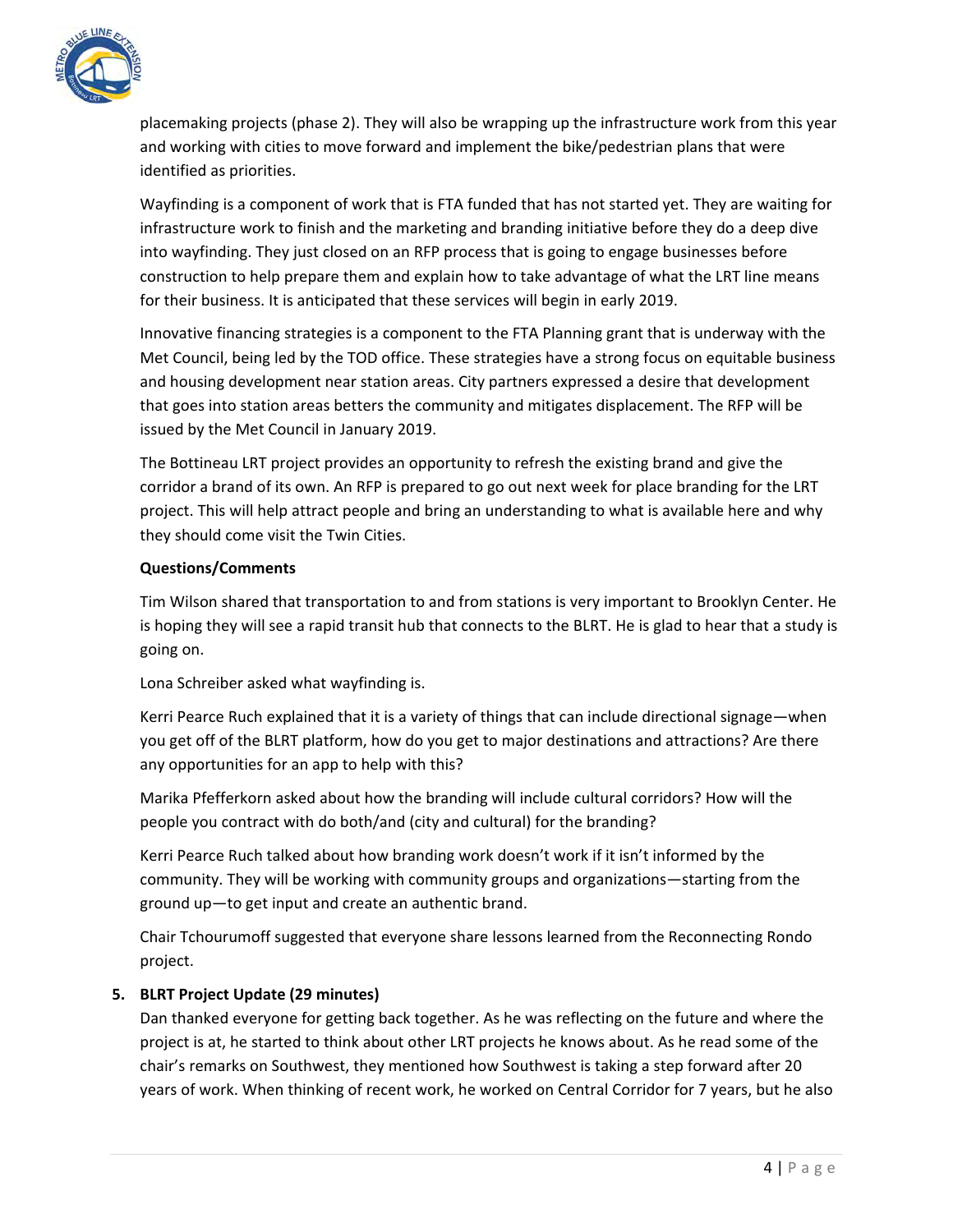

worked on the initial planning for the Midway, University Avenue, and I‐94 corridors for 12‐14 years before that. These projects are marathons, and they are somewhere along that race right now.

The Northwest Corridor goes back many years and puts us where they are today in 2018. Currently, they can't see the finish line, but they're on the course and moving forward to make this project happen. The BPO has been in place for 4 years as well as the CAC.

They have some major milestones ahead of them that are hard to put specific times on. But these are the milestones that will take them from where they are today, to applying for a full funding grant agreement that would bring them to the path to completing construction and opening day. Many of these tasks are fairly easy, but completing critical third-party agreement is not.

There are three key elements that make it difficult for a project to apply for a full funding grant agreement:

- Completing environmental process—completed and does not expire
- Federal funding provided by FTA, which they cannot do until 100% of local funding is committed—completed
- Critical third-party agreement (e.g., utilities, major university, railroads)—not completed

They have to work towards completing third-party agreements, including the railroads which may be the toughest of all. They will need several third-party agreements to co-locate with BNSF on the Monticello subdivision between Highway 55 and Brooklyn Park. This goes back to 10 years of work with the draft environmental impact statements and looking at different alternatives; this was the chosen route. Since that time, there have been a lot of changes with laws around the country and other factors, but there is change on their side as well as the railroads. The railroads have changed some leadership around and are always changing and moving where their priorities are. As much as can be done has been with this administration and the current governor. Without the threat of eminent domain, two parties need to come together to make a deal. With the start of a new administration, they will take a pretty significant crack at moving that piece forward.

Alicia gave Dan an article on the Kenwood corridor; there were still some thoughts back then about how as communities develop, railroads produce corridors, just like highway and freeways. Even though a railroad corridor is in private interest, there is still an ability to utilize that for the public good. They think they have provided a solution for BNSF that says they can continue their current operations, have the possibility of expanding, and operate with us co-located. Assuming that this milestone gets moving, they can start to pull other things into place including working out their final risk assessments and finalizing their plans that are currently at 90% design.

Currently in the project office, they are finalizing parking and ride structures plans and bringing those to 90% design; finalizing mitigation measures with the 106 process; doing some work on the Franklin Operations and Maintenance Facility, which is now a part of the Green line project; and continuing to work with the FTA. Their staff and their partner staff are being allocated to other projects as well. The majority of project office staff are consultants, and while they have reached the level where the consultant design work is complete, the contracts are still in place. The project office